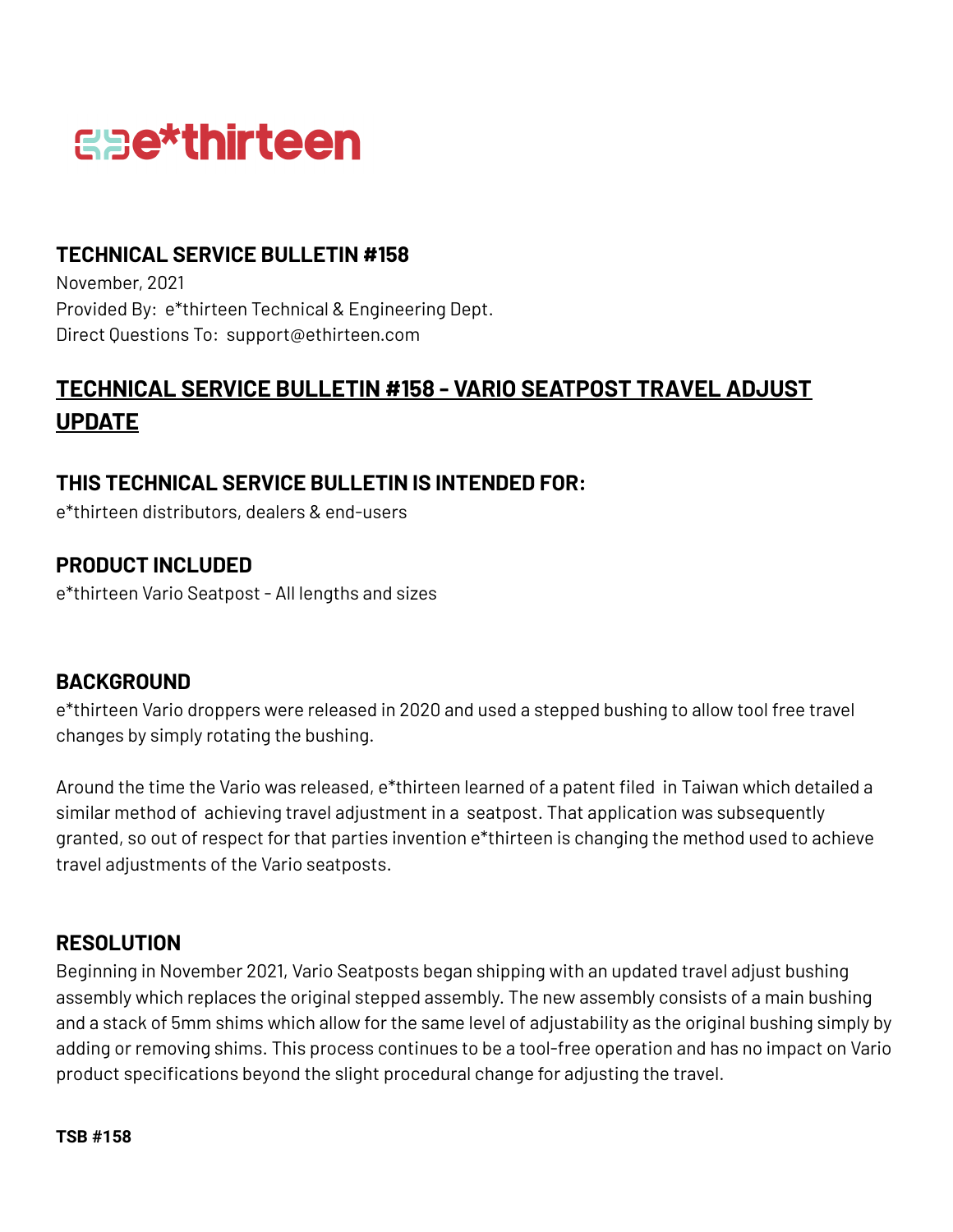The adjustable travel bushing will continue to be supplied in our Vario Seatpost Refresh kit and can be purchased as a service item in service item: SPS20-103 - e\*thirteen | Vario Infinite Dropper Rebuild Kit | Incl. Collar, Seal, Adjustable Travel Bushing, Keys, Lower Bushing | Fits All Vario Posts

See below for images of original and updated bushing

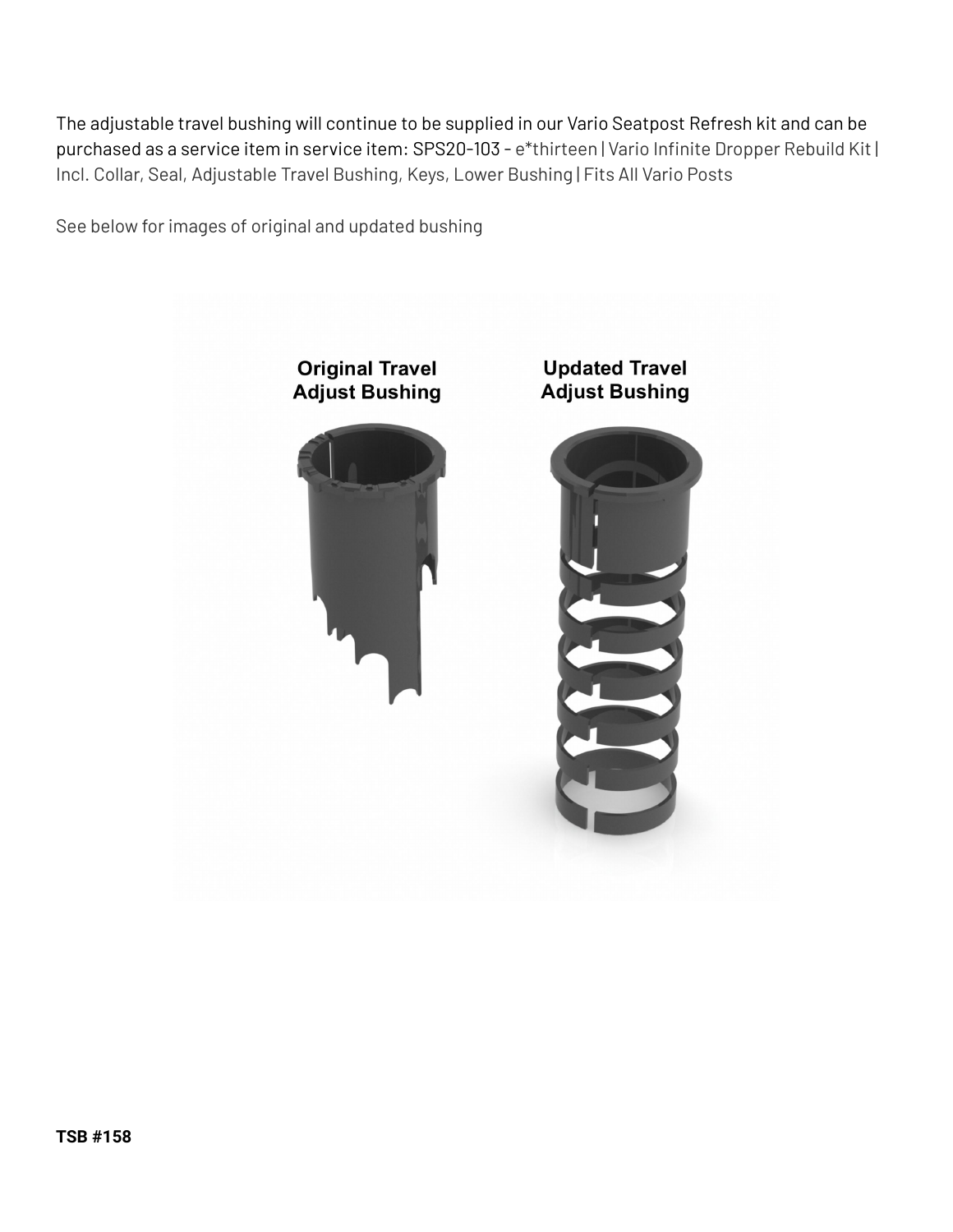

# **RECOMMENDED ACTION**

Inform appropriate technical and sales entities within your company about the update.